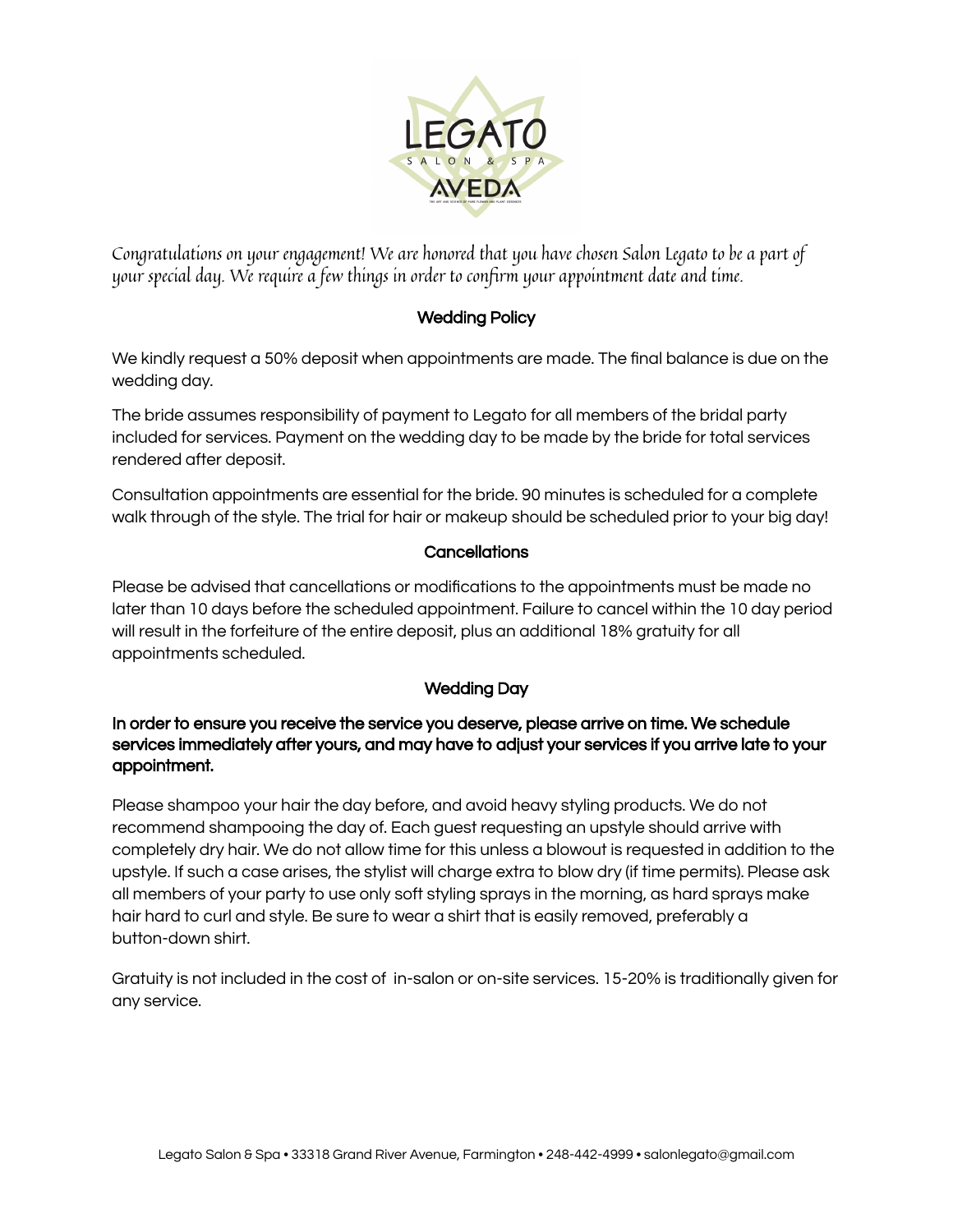| <b>Bride Trial</b>                                                         | \$75-90   |
|----------------------------------------------------------------------------|-----------|
| <b>Bride Style</b>                                                         | $$75-125$ |
| <b>Bridal Party Style</b>                                                  | \$75      |
| Shampoo & Blow Dry<br>(above shoulder-length hair, light styling included) | \$40-65   |
| <b>Makeup Application</b>                                                  | $$55-75$  |
| <b>Eyelashes</b>                                                           | $$20-25$  |
| <b>Eyes-only Application</b>                                               | \$40      |
| Eyebrow Shaping & Lip Wax                                                  | \$35      |
| Bikini & Underarm Wax                                                      | \$64      |
| Brazilian & Underarm Wax                                                   | \$89      |

In Salon Pricing

While we try our absolute best to quote you an exact price, please note:

- ❖ Prices may vary depending on thickness and length of hair or any additional hair pieces added to style.
- ❖ Hairstylists may add a surcharge for intricate hairstyling or braiding requests.
- ❖ Any makeup purchased is not included in these prices.
- ❖ Artificial eyelash applications are not included in the full makeup price.
- ❖ Blow drying wet or damp hair is not included in either the timing or the pricing of an up style or full iron curl. There will be an additional charge of \$25-40 for blow drying, if time permits.
- ❖ Gratuity is not included in these prices.

## On Site Pricing

| <b>Bride Hair</b>        | \$150 |
|--------------------------|-------|
| <b>Bridal Makeup</b>     | \$150 |
| <b>Bridesmaid Hair</b>   | \$100 |
| <b>Bridesmaid Makeup</b> | \$100 |

Legato Salon & Spa • 33318 Grand River Avenue, Farmington • 248-442-4999 • salonlegato@gmail.com